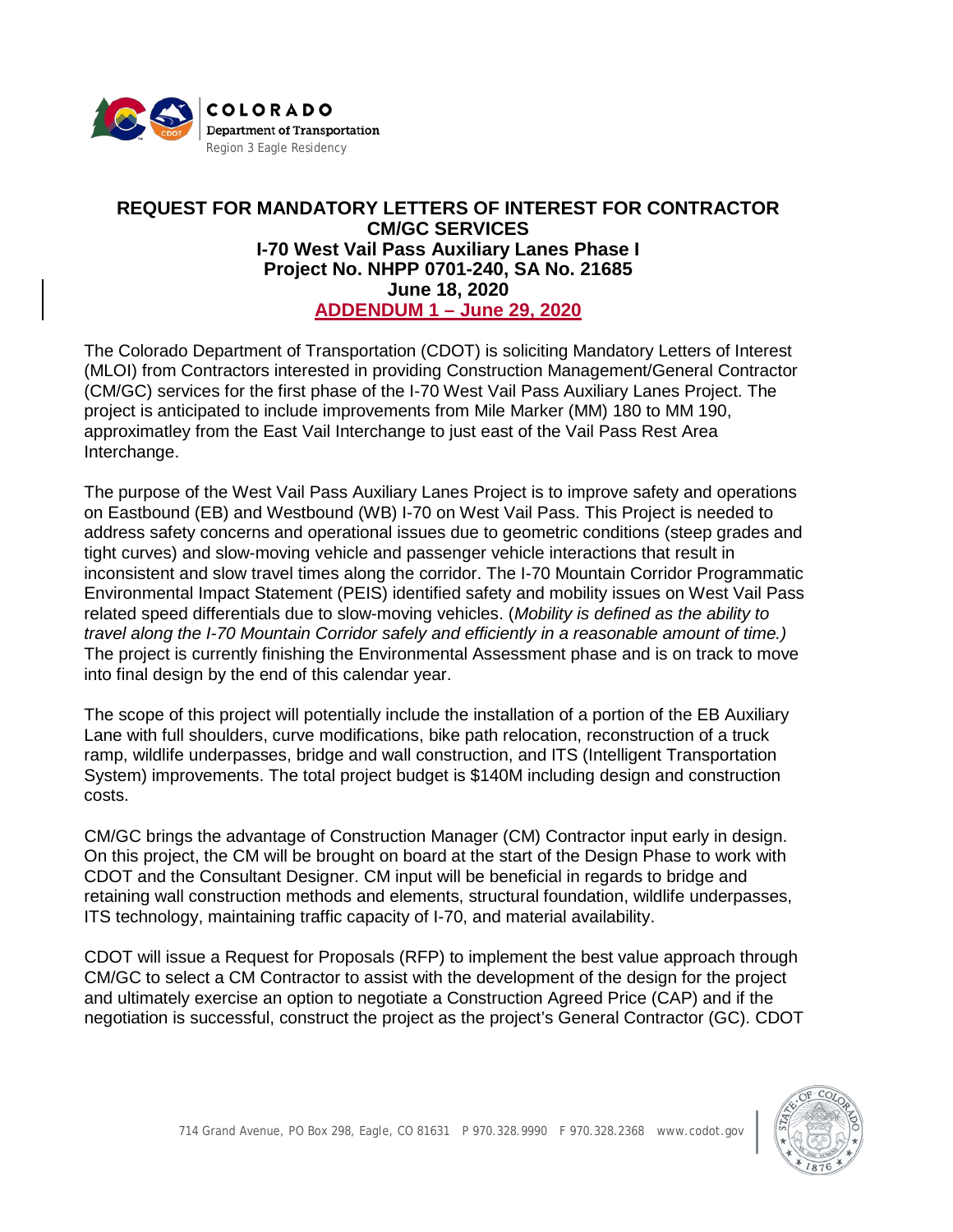makes no guarantee that it will accept or agree on a GC CAP submitted by any party. If CDOT successfully negotiates, agrees on, and accepts a GC CAP, payment for the construction of the project will be based on the negotiated and accepeted GC CAP which includes, but is not limited to, a Schedule of Bid Items as per the Standard Specifications for Road and Bridge Construction.

The project has the following goals:

- Safety Improve and maintain a safe travel corridor by minimizing crashes and mitigating other safety concerns;
- Operations Address roadway operations to improve travel reliability for all road users with a modern highway system;
- Corridor Character & Aesthetics Maintain the surrounding wilderness and visual and historic resources of the project corridor and minimize impacts to nearby residents and businesses;
- Enhanced Environment Minimize impacts to environmental resources and identify opportunities to enhance the high-quality natural environment of the corridor;
- Recreation Provide access for all residents and visitors to recreational opportunities;
- Collaborative Decision Making Uphold commitments from the I-70 Mountain Corridor Record of Decision and utilize partnerships with stakeholders to reach decisions;
- Implementability Identify a preferred alternative that can be funded and constructed in phases;
- Sustainability Implement a solution that is effective to maintain and will meet the needs now and into the future; and
- Commit to the CM/GC process.

Issuance of the RFP is anticipated on July 10, 2020. CDOT must receive the MLOI no later than **July 16, 2020July 9, 2020, 12:00pm, noon. In order to submit a proposal in response to the RFP** your firm must submit an MLOI to CDOT. MLOIs should be sent by email to the CDOT CM/GC Project Manager.

Please address all MLOIs to:

Matt Figgs, PE I-70 West Vail Pass Auxiliary Lanes Phase I, CM/GC Project Manager Project No. NHPP 0701-240 Email: [matthew.figgs@state.co.us](mailto:matthew.figgs@state.co.us)

Please include in your MLOI the name of your firm's single point of contact for this project, address, phone number, and email address. If you had previously submitted an LOI for this project in response to the Request for Letters of Interest posted on April 3, 2020, **you must submit a new letter in order to submit a proposal in response to the RFP.**